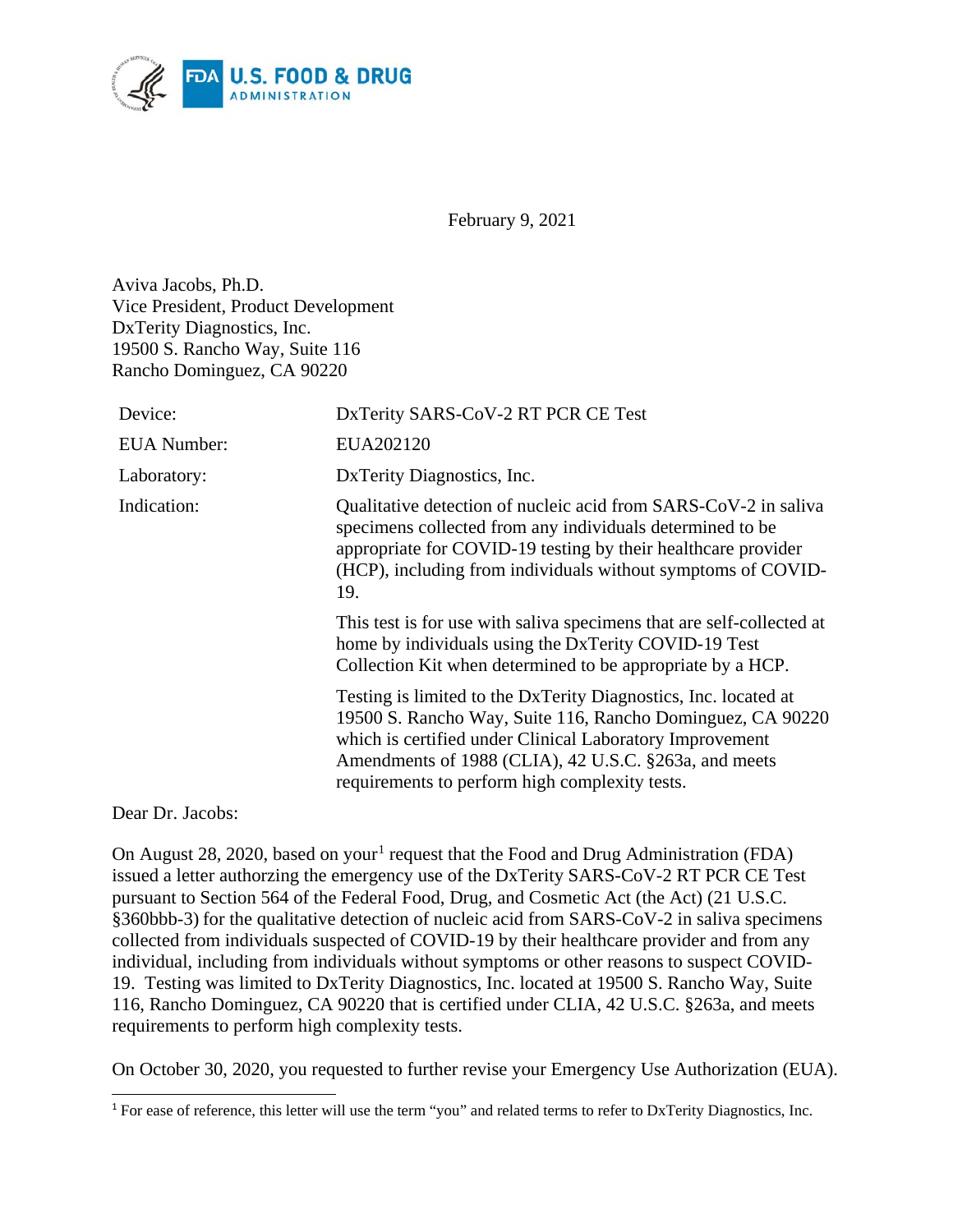Based on this request, and having concluded that revising the August 28, 2020, EUA is appropriate to protect the public health or safety under section  $564(g)(2)(C)$  of the Act (21) U.S.C. § 360bbb-3(g)(2)(C)), FDA is reissuing the August 28, 2020, letter in its entirety with the revisions incorporated. [2](#page-1-0) Pursuant to section 564 of the Act and the Scope of Authorization (Section II) and Conditions of Authorization (Section IV) of this reissued letter, your product<sup>[3](#page-1-1)</sup> is now authorized for use consistent with the indication described above.

On February 4, 2020, pursuant to Section 564(b)(1)(C) of the Act, the Secretary of the Department of Health and Human Services (HHS) determined that there is a public health emergency that has a significant potential to affect national security or the health and security of United States citizens living abroad, and that involves the virus that causes COVID-19. Pursuant to Section 564 of the Act, and on the basis of such determination, the Secretary of HHS then declared that circumstances exist justifying the authorization of emergency use of in vitro diagnostics for detection and/or diagnosis of the virus that causes COVID-19 subject to the terms of any authorization issued under Section 564(a) of the Act. [4](#page-1-2)

FDA considered the totality of scientific information available in authorizing the emergency use of your product for the indication above. A summary of the performance information FDA relied upon is contained in the EUA Summary (identified below).

Having concluded that the criteria for issuance of this authorization under Section 564(c) of the Act are met, I am authorizing the emergency use of your product, described in the Scope of Authorization of this letter (Section II), subject to the terms of this authorization.

### **I. Criteria for Issuance of Authorization**

I have concluded that the emergency use of your product meets the criteria for issuance of an authorization under Section 564(c) of the Act, because I have concluded that:

1. The SARS-CoV-2 can cause a serious or life-threatening disease or condition, including severe respiratory illness, to humans infected by this virus;

<span id="page-1-0"></span> $2$  The revisions to the August 28, 2020, letter and authorized labeling include: (1) updating the indication in the letter, (2) updating the intended use to include the name of the collection kit "DxTerity COVID-19 Test Collection Kit," (3) updating the device description and test principle to include distribution of the DxTerity COVID-19 Test Collection Kit, (4) updating the inclusivity analaysis, (5) updating the shipping stability of saliva specimens during transport, (6) removing condition of authorization O in the letter issued on August 28, 2020, requiring the submission of a 30-day report, that is fulfilled, (7) minor revisions for consistency and clarification in the labeling, (8) revisions to the Conditions of Authorization to allow for authorized distributors of the DxTerity COVID-19 Test Collection Kit and for consistency with language used in more recent authorizations, and (9) updating the limitations section of the EUA Summary and healthcare provider fact sheet to add information indicating performance has not been established with all circulating variants.

<span id="page-1-1"></span><sup>&</sup>lt;sup>3</sup> For ease of reference, this letter will use the term "your product" to refer to the DxTerity SARS-CoV-2 RT PCR CE Test used for the indication identified above.

<span id="page-1-2"></span><sup>4</sup> U.S. Department of Health and Human Services, *Determination of a Public Health Emergency and Declaration that Circumstances Exist Justifying Authorizations Pursuant to Section 564(b) of the Federal Food, Drug, and Cosmetic Act, 21 U.S.C.* § *360bbb-3*. 85 FR 7316 (February 7, 2020).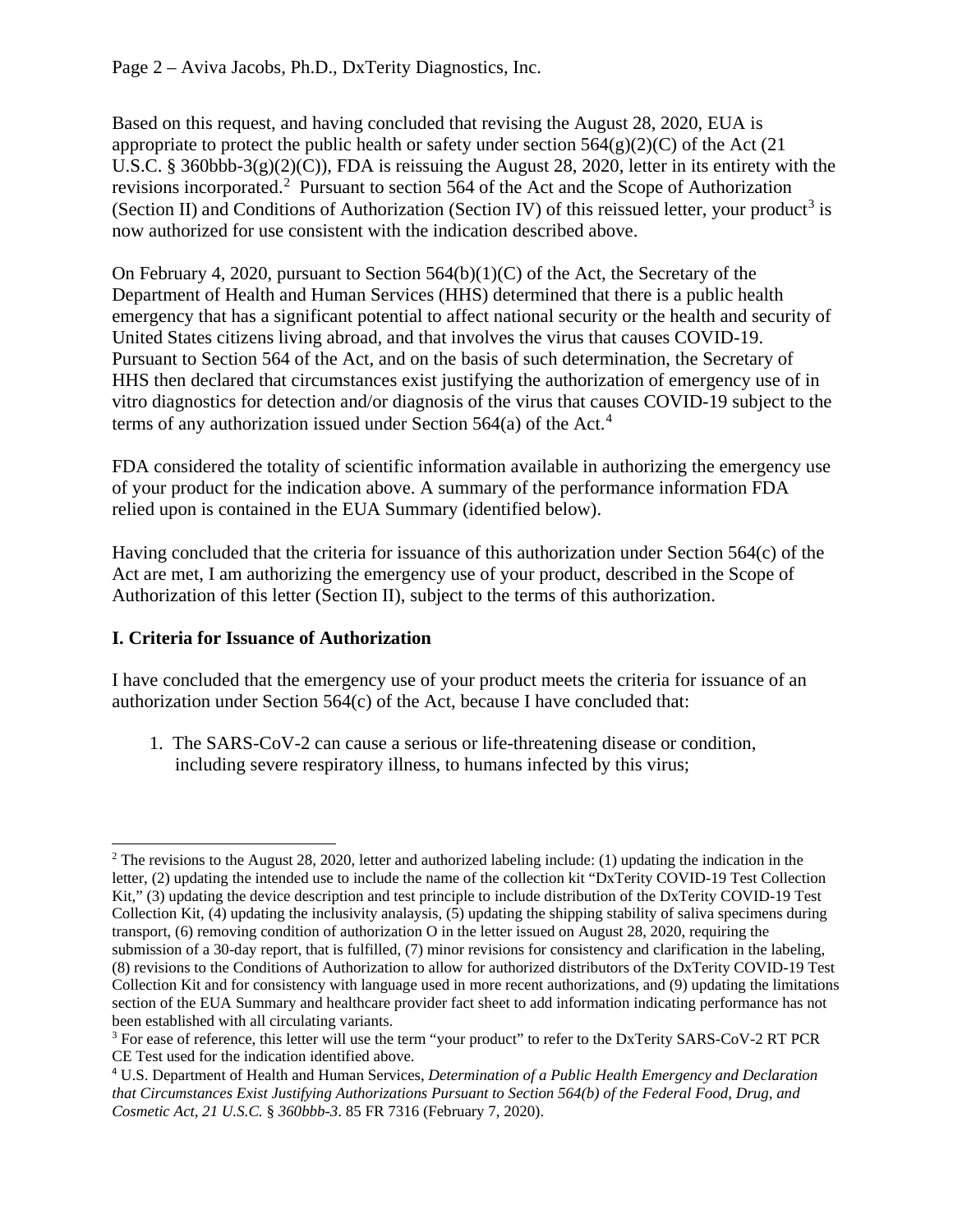- 2. Based on the totality of scientific evidence available to FDA, it is reasonable to believe that your product may be effective in diagnosing COVID-19, and that the known and potential benefits of your product when used for diagnosing COVID-19, outweigh the known and potential risks of your product; and
- 3. There is no adequate, approved, and available alternative to the emergency use of your product. [5](#page-2-0)

### **II. Scope of Authorization**

I have concluded, pursuant to Section 564(d)(1) of the Act, that the scope of this authorization is limited to the indication above.

#### **Authorized Product Details**

Your product is a qualitative test for the detection of nucleic acid from SARS-CoV-2 in saliva specimens collected from any individuals determined to be appropriate for COVID-19 testing by their HCP, including from individuals without symptoms of COVID-19.

This test is for use with saliva specimens that are self-collected at home (unobserved) using the DxTerity COVID-19 Test Collection Kit when determined to be appropriate by a HCP. Testing is limited to DxTerity Diagnostics, Inc. located at 19500 S. Rancho Way, Suite 116, Rancho Dominguez, CA 90220 which is certified under CLIA and meets requirements to perform high complexity tests.

The SARS-CoV-2 nucleic acid is generally detectable in saliva specimens during the acute phase of infection. Positive results are indicative of the presence of SARS-CoV-2 nucleic acid; clinical correlation with patient history and other diagnostic information is necessary to determine patient infection status. Positive results do not rule out bacterial infection or co-infection with other viruses. Negative results do not preclude SARS-CoV-2 infection and should not be used as the sole basis for patient management decisions. Negative results must be combined with clinical observations, patient history, and epidemiological information. The "COVID-19 Questionnaire," is used in making patient management decisions. Negative results obtained from saliva specimens from individuals without symptoms should be considered as presumptive and confirmed with a preferred specimen type or different molecular assay validated for testing saliva, if necessary for patient management.

The DxTerity COVID-19 Test Collection Kit contains the Spectrum Solutions LLC SDNA-1000 Saliva Collection Device, biohazard specimen bag with absorbent material, pre-labeled return shipping box along with Instructions for Use for shipping the samples on the same day of collection for next day delivery to the laboratory. Saliva specimens must be transported and stored at ambient temperature and tested within 48 hours of collection. Specimens are received at the clinical laboratory for testing with the DxTerity SARS-CoV-2 RT-PCR CE Test.

To use your product, SARS-CoV-2 nucleic acid is first extracted and purified from the saliva specimen. The purified nucleic acid is then reverse transcribed into cDNA followed by PCR

<span id="page-2-0"></span> $\overline{a}$ <sup>5</sup> No other criteria of issuance have been prescribed by regulation under Section  $564(c)(4)$  of the Act.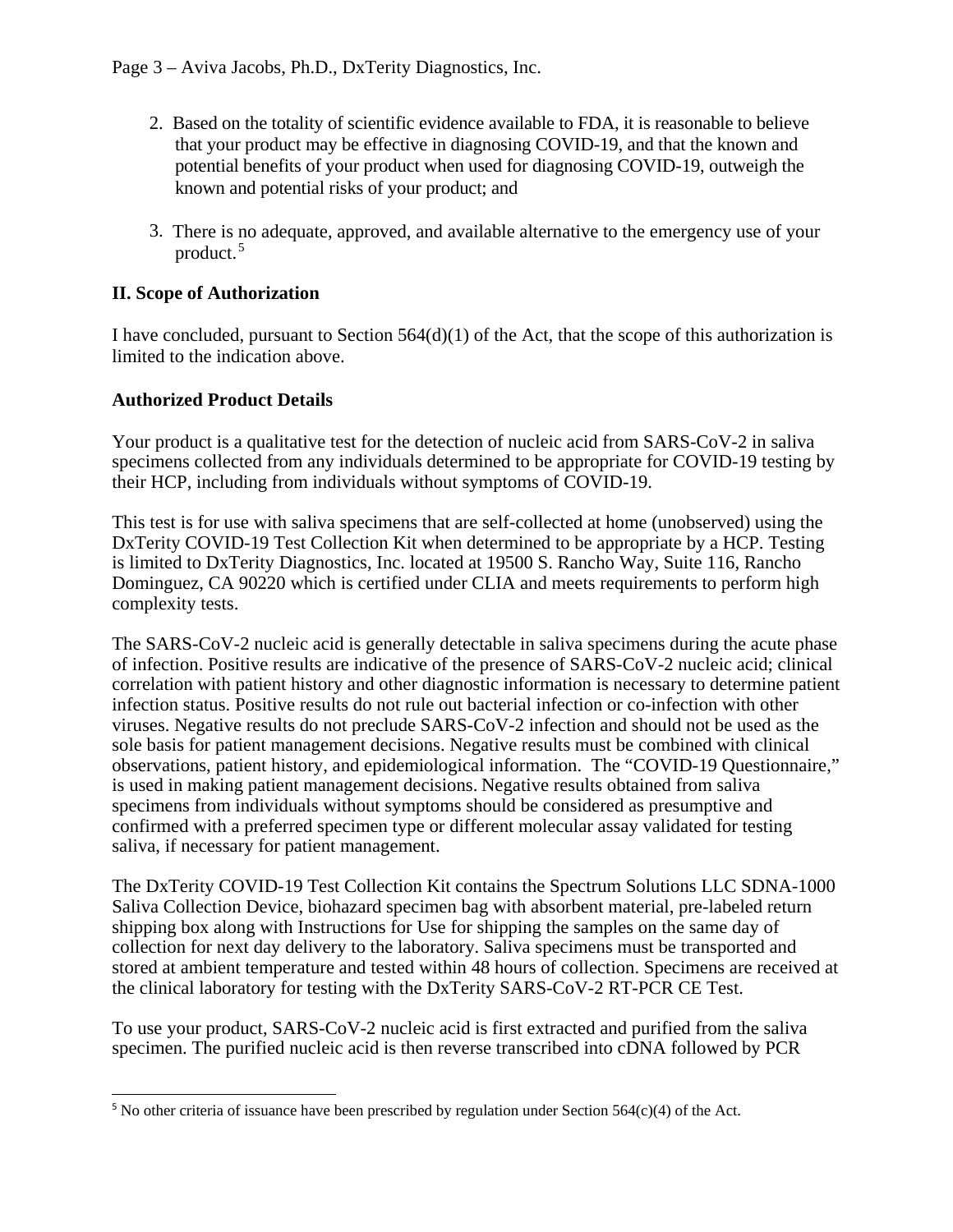amplification and detection using an authorized capillary electrophoresis instrument described in the authorized labeling (described below).

The product uses all commercially sourced materials or other authorized materials and authorized ancillary reagents commonly used in clinical laboratories as described in the authorized labeling.

Your product requires the following control materials, or other authorized control materials (as may be requested for inclusion under Condition R below), that are processed in the same way as the patient specimens and are required to be included with each batch of specimens tested with your product. All controls listed below must generate expected results in order for a test to be considered valid, as outlined in the authorized labeling:

- Negative Control nuclease-free water combined with stabilization buffer from the saliva collection device used to monitor for cross-contamination during RNA extraction and RT-PCR.
- Positive Control a dilution of the Synthetic SARS-CoV-2 RNA Control in positive control dilution buffer used to monitor the integrity of the RT-PCR reagents and process.
- Internal Control a primer set for RNAse P amplifies the RNAse P gene in the saliva sample, used to monitor the integrity of nucleic acid extraction and PCR for each specimen.

The labeling entitled "DxTerity Test Kit Instructions for Use," the EUA Summary (available at [https://www.fda.gov/medical-devices/coronavirus-disease-2019-covid-19-emergency-use](https://www.fda.gov/medical-devices/coronavirus-disease-2019-covid-19-emergency-use-authorizations-medical-devices/vitro-diagnostics-euas)[authorizations-medical-devices/vitro-diagnostics-euas\)](https://www.fda.gov/medical-devices/coronavirus-disease-2019-covid-19-emergency-use-authorizations-medical-devices/vitro-diagnostics-euas), the "COVID-19 Questionnaire," the "DxTerity Receiving and Accessioning of Clinical Specimens," the "Automated 30 min RNA Extraction from Stabilized Saliva Samples," the "DxTerity SARS-CoV-2 RT-PCR-CE Assay Procedure," and the following fact sheets pertaining to the emergency use, which is required to be made available as set forth in the Conditions of Authorization (Section IV), are collectively referenced as "authorized labeling":

- Fact Sheet for Healthcare Providers: DxTerity Diagnostics, Inc. DxTerity SARS-CoV-2 RT-PCR CE Test
- Fact Sheet for Patients: DxTerity Diagnostics, Inc. DxTerity SARS-CoV-2 RT-PCR CE Test

The above described product, with the authorized labeling provided as set forth in the Conditions of Authorization (Section IV), is authorized to be used under this EUA, despite the fact that it does not meet certain requirements otherwise required by applicable federal law.

The DxTerity COVID-19 Test Collection Kit with the "DxTerity Test Kit Instructions for Use" is authorized to be distributed and used as part of the above described product as set forth in this EUA.

I have concluded, pursuant to Section  $564(d)(2)$  of the Act, that it is reasonable to believe that the known and potential benefits of your product, when used consistent with the Scope of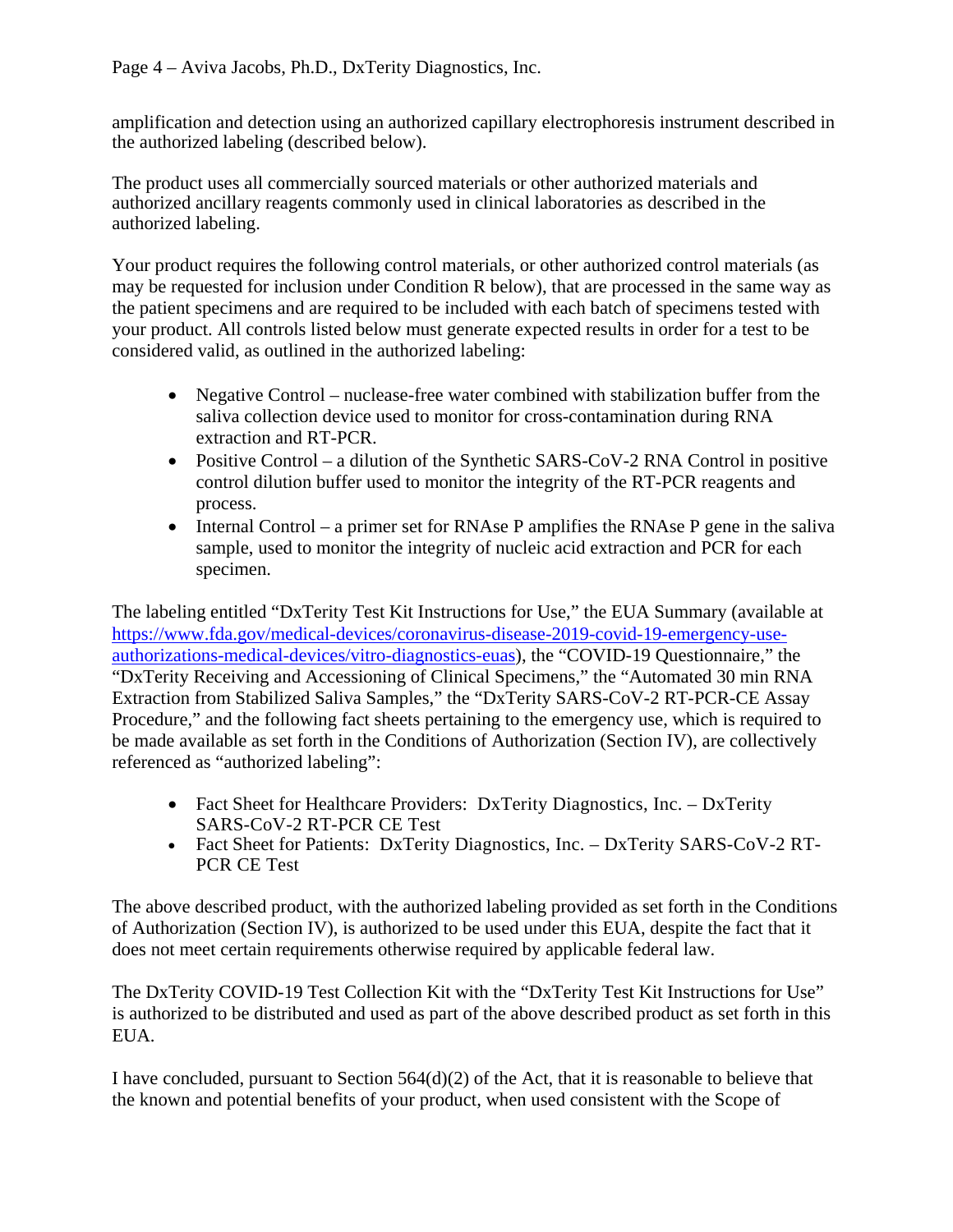Authorization of this letter (Section II), outweigh the known and potential risks of your product.

I have concluded, pursuant to Section 564(d)(3) of the Act, based on the totality of scientific evidence available to FDA, that it is reasonable to believe that your product may be effective in diagnosing COVID-19, when used consistent with the Scope of Authorization of this letter (Section II), pursuant to Section  $564(c)(2)(A)$  of the Act.

FDA has reviewed the scientific information available to FDA, including the information supporting the conclusions described in Section I above, and concludes that your product (as described in the Scope of Authorization of this letter (Section II)) meets the criteria set forth in Section 564(c) of the Act concerning safety and potential effectiveness.

The emergency use of your product under this EUA must be consistent with, and may not exceed, the terms of this letter, including the Scope of Authorization (Section II) and the Conditions of Authorization (Section IV). Subject to the terms of this EUA and under the circumstances set forth in the Secretary of HHS's determination under Section 564(b)(1)(C) of the Act described above and the Secretary of HHS's corresponding declaration under Section 564(b)(1) of the Act, your product is authorized for the indication above.

# **III. Waiver of Certain Requirements**

I am waiving the following requirements for your product during the duration of this EUA:

• Current good manufacturing practice requirements, including the quality system requirements under 21 CFR Part 820 with respect to the design, manufacture, packaging, labeling, and storage of your product.

# **IV. Conditions of Authorization**

Pursuant to Section 564(e) of the Act, I am establishing the following conditions on this authorization:

## **DxTerity Diagnostics, Inc. (You) and Authorized Distributor(s)[6](#page-4-0)**

- A. Your product must comply with the following labeling requirements under FDA regulations: the intended use statement  $(21 \text{ CFR } 809.10(a)(2), (b)(2))$ ; adequate directions for use (21 U.S.C. 352(f)), (21 CFR 809.10(b)(5), (7), and (8)); appropriate limitations on the use of the device including information required under 21 CFR 809.10(a)(4); and any available information regarding performance of the device, including requirements under 21 CFR 809.10(b)(12).
- B. You and authorized distributors must make available all instructions related to the selfcollection of saliva specimens ("DxTerity Test Kit Instructions for Use") using the DxTerity COVID-19 Test Collection Kit both in the shipped kit and on your website.

<span id="page-4-0"></span> $\overline{a}$ <sup>6</sup> "Authorized Distributor(s)" are identified by you, DxTerity Diagnostics, Inc., in your EUA submission as an entity allowed to distribute the DxTerity COVID-19 Test Collection Kit.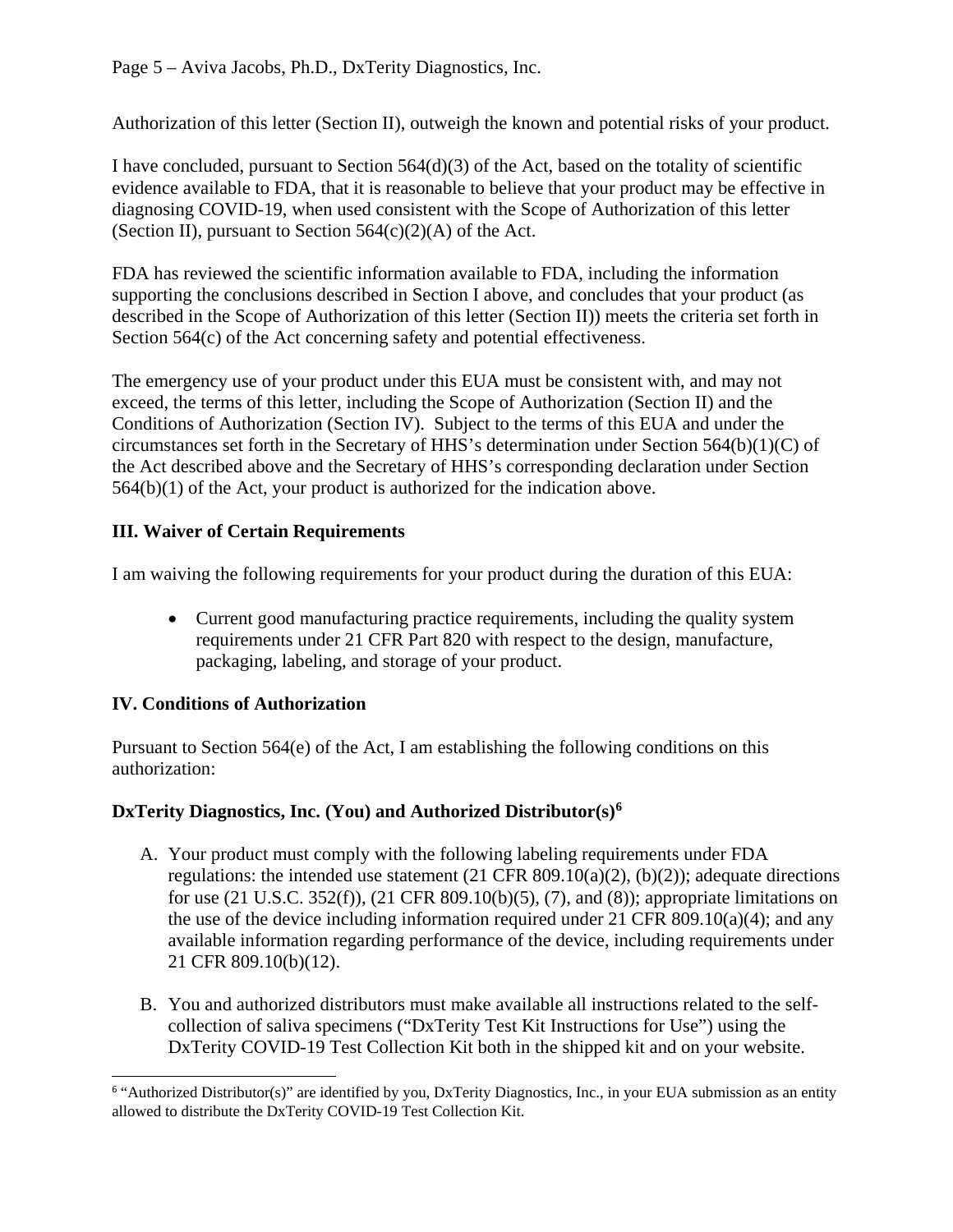- C. You and authorized distributor(s) must make available on your website(s), if applicable, the Fact Sheet for Healthcare Providers and the Fact Sheet for Patients.
- D. Through a process of inventory control, you and authorized distributor(s) must maintain records of the numbers and locations to which the DxTerity COVID-19 Test Collection Kit is distributed.
- E. You and authorized distributor(s) must maintain customer complaint files concerning the DxTerity COVID-19 Test Collection Kit on record. You will report to FDA any significant complaints about usability or deviations from the established performance characteristics of the product of which you become aware.
- F. You and authorized distributor(s) are authorized to make available additional information relating to the emergency use of your product that is consistent with, and does not exceed, the terms of this letter of authorization.
- G. You and authorized distributor(s) must ensure that any records associated with this EUA are maintained until otherwise notified by FDA. Such records must be made available to FDA for inspection upon request.

### **DxTerity Diagnostics, Inc. (You)**

- H. You must notify FDA of any authorized distributor(s) of the DxTerity COVID-19 Test Collection Kit, including the name, address, and phone number of any authorized distributor(s).
- I. You must provide authorized distributor(s) with a copy of this EUA and communicate to authorized distributor(s) any subsequent authorized revisions that might be made to this EUA and the authorized accompanying materials.
- J. Your product must be accompanied by the labeling entitled EUA Summary, the "COVID-19 Questionnaire," the "DxTerity Receiving and Accessioning of Clinical Specimens," the "Automated 30 min RNA Extraction from Stabilized Saliva Samples," the "DxTerity SARS-CoV-2 RT-PCR-CE Assay Procedure."
- K. You must inform relevant public health authorities of this EUA, including the terms and conditions herein, and any updates made to your product and authorized labeling.
- L. You must notify the relevant public health authorities of your intent to run your product.
- M. You must have a process in place for reporting test results to healthcare providers and relevant public health authorities, as appropriate.
- N. You must include with test result reports, all authorized Fact Sheets. Under exigent circumstances, other appropriate methods for disseminating these Fact Sheets may be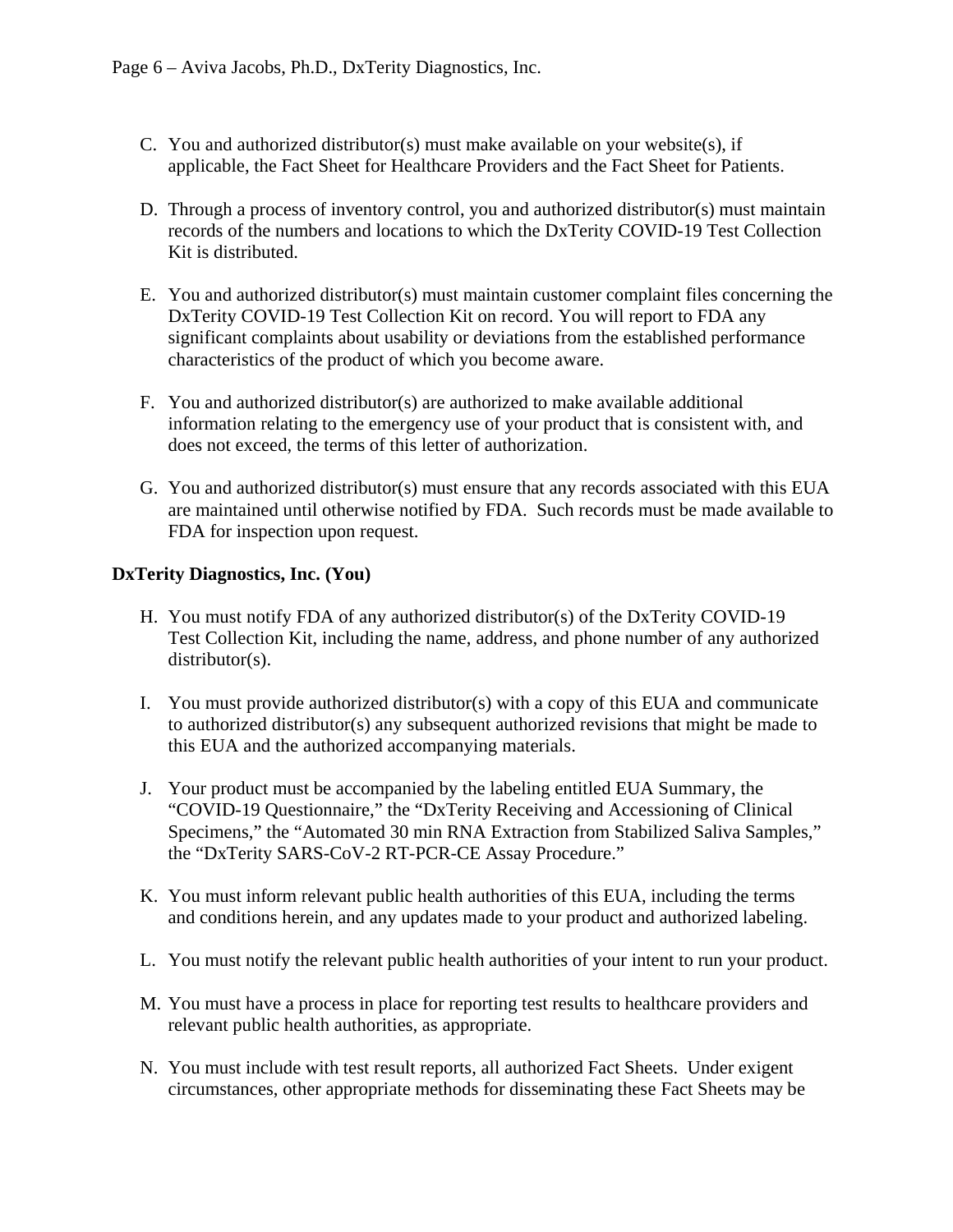used, which may include mass media.

- O. You must use your product as outlined in the authorized labeling. Deviations from the authorized laboratory procedures, including the authorized instruments, authorized extraction methods, authorized clinical specimen types, authorized control materials, authorized other ancillary reagents and/or authorized materials required to use your product are not permitted.
- P. When testing authorized specimens self-collected using home-collection kits authorized for use with your product you must follow any specimen accessioning protocols provided with the self-collection kit when accepting specimens for testing.
- Q. You must collect information on the performance of your product. You must report to Division of Microbiology (DMD)/Office of Health Technology 7 (OHT7)-Office of In Vitro Diagnostics and Radiological Health (OIR)/Office of Product Evaluation and Quality (OPEQ)/Center for Devices and Radiological Health (CDRH) (via email: [CDRH-EUA-Reporting@fda.hhs.gov\)](mailto:CDRH-EUA-Reporting@fda.hhs.gov) any suspected occurrence of false positive or false negative results and significant deviations from the established performance characteristics of your product of which you become aware.
- R. You may request changes to this EUA for your product, including to the Scope of Authorization (Section II in this letter) or to the authorized labeling, including requests to make available additional authorized labeling specific to an authorized distributor. Such additional labeling may use another name for the product but otherwise must be consistent with the authorized labeling, and not exceed the terms of authorization of this letter. Any request for changes to this EUA should be submitted to the DMD/OHT7- OIR/OPEQ/CDRH and require appropriate authorization from FDA prior to implementation.
- S. You will evaluate the analytical limit of detection and assess traceability of your product with any FDA-recommended reference material(s), if requested by  $FDA<sup>7</sup>$  $FDA<sup>7</sup>$  $FDA<sup>7</sup>$ . After submission to and concurrence with the data by FDA, FDA will update the EUA Summary to reflect the additional testing.
- T. You will further evaluate the negative percent agreement of your product in an FDA agreed upon post authorization clinical evaluation study within 3 months of the date of this letter (unless otherwise agreed to with DMD/OHT7-OIR/OPEQ/CDRH). After submission to FDA and DMD/OHT7-OIR/OPEQ/CDRH's review of and concurrence with the data, you will update authorized labeling to reflect the additional testing. Such labeling updates will be made in consultation with, and require concurrence of, DMD/OHT7-OIR/OPEQ/CDRH.
- U. You must have a process in place to track adverse events, including any occurrence of

<span id="page-6-0"></span> <sup>7</sup> Traceability refers to tracing analytical sensitivity/reactivity back to an FDA-recommended reference material. FDA may request, for example, that you perform this study in the event that we receive reports of adverse events concerning your product.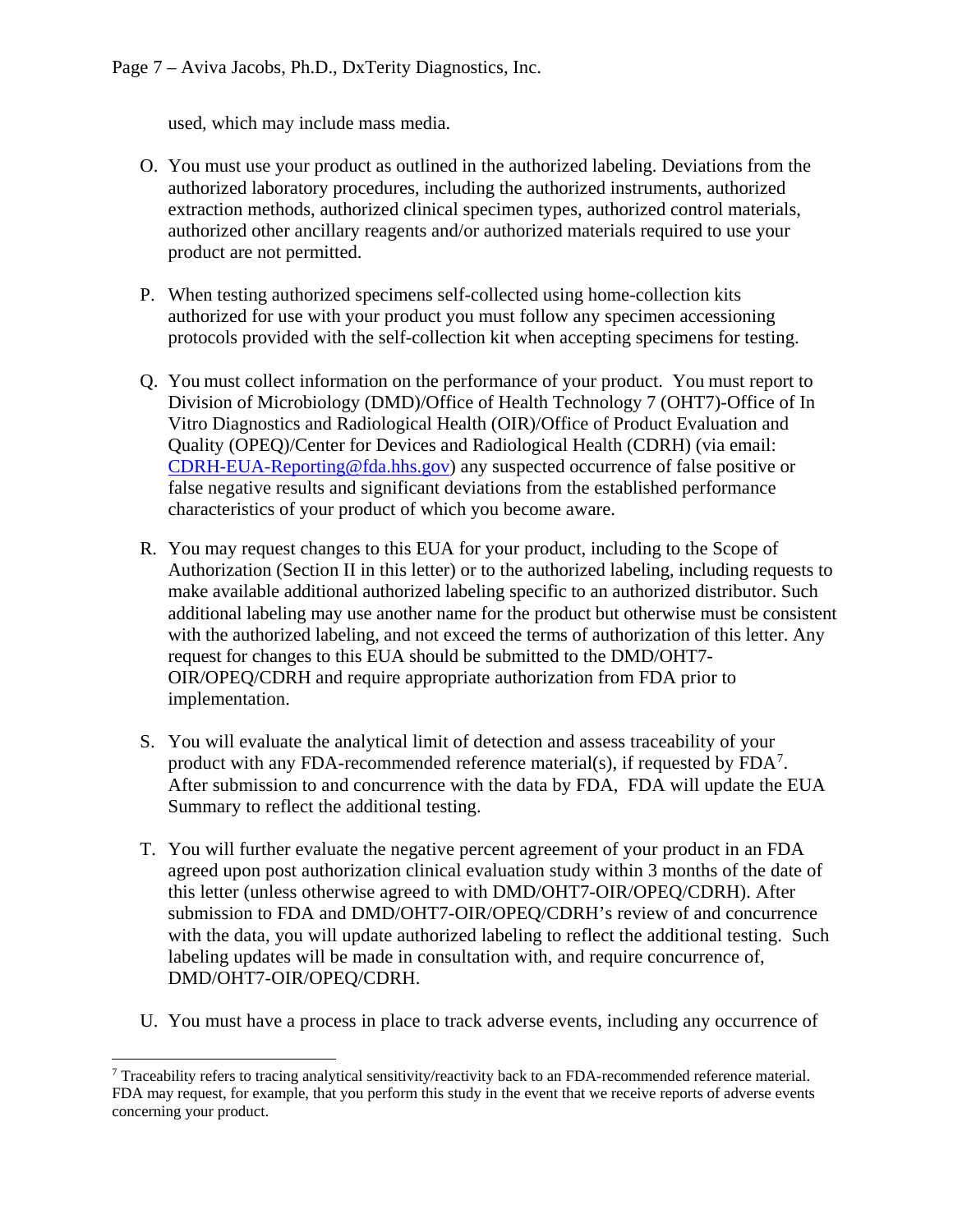false results with your product, and report any such events to FDA pursuant to 21 CFR Part 803.

- V. All laboratory personnel using your product must be appropriately trained in molecular techniques and use appropriate laboratory and personal protective equipment when handling this product, and use your product in accordance with the authorized laboratory procedure.
- W. Upon request you will conduct post-authorization studies and/or data analysis concerning the performance of saliva specimens with your authorized test. Such studies and/or data analysis will be agreed upon between you and FDA. After submission to FDA and review of the data, FDA will consider whether additional action is appropriate, such as revision or revocation of the EUA.

### **Conditions Related to Printed Materials, Advertising and Promotion**

- X. All descriptive printed matter, advertising, and promotional materials relating to the use of your product shall be consistent with the authorized labeling, as well as the terms set forth in this EUA and the requirements set forth in section  $502(a)$ ,  $(q)(1)$ , and  $(r)$  of the Act and FDA implementing regulations.
- Y. No descriptive printed matter, advertising, or promotional materials relating to the use of your product may represent or suggest that this test is safe or effective for the detection of SARS-CoV-2.
- Z. All descriptive printed matter, advertising, and promotional materials relating to the use of your product shall clearly and conspicuously state that:
	- This product has not been FDA cleared or approved, but has been authorized by FDA under an EUA for use by DxTerity Diagnostics, Inc. located at 19500 S. Rancho Way, Suite 116, Rancho Dominguez, CA 90220;
	- This product has been authorized only for the detection of nucleic acid from SARS-CoV-2, not for any other viruses or pathogens; and
	- The emergency use of this product is only authorized for the duration of the declaration that circumstances exist justifying the authorization of emergency use of in vitro diagnostics for detection and/or diagnosis of COVID-19 under Section 564(b)(1) of the Act, 21 U.S.C. § 360bbb-3(b)(1), unless the declaration is terminated of authorization is revoked sooner.

The emergency use of your product as described in this letter of authorization must comply with the conditions and all other terms of this authorization.

#### **V. Duration of Authorization**